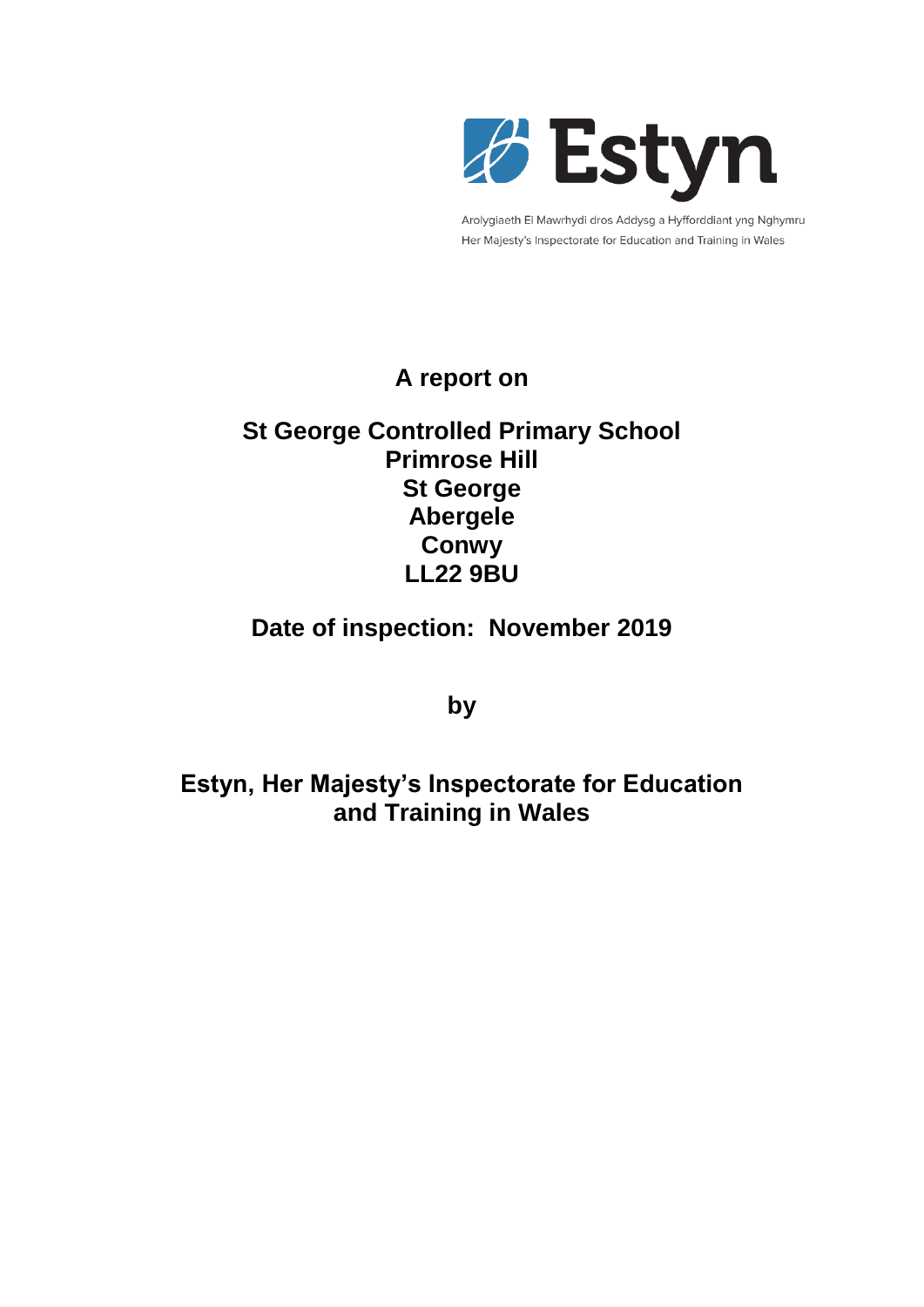# **About St George Controlled Primary School**

St George Church in Wales Primary School is in the small village of St George, about three miles from Abergele. Pupils attend from a wide area, including the local village. The school is under the voluntary control of the Church in Wales. The school has 68 pupils between the ages of 3 and 11, including 6 part-time pupils in the nursery. There are three classes at the school.

The average proportion of pupils eligible for free school meals over the last three years is around 19% which is close to the national average of 18%. Nearly all pupils are from a white British background. The school has identified around 19% of its pupils as having special educational needs, which is slightly below the national average of 21%.

The headteacher took up his post in September 2010. The school was last inspected in May 2015.

Estyn does not inspect religious education or the religious content of collective worship when it is a school with a religious character. Instead, the governing body is required by law to arrange for religious education and collective worship to be inspected separately.

Further information is available from the Welsh Government My Local School website at the link below. <http://mylocalschool.wales.gov.uk/Schools/SchoolSearch?lang=en>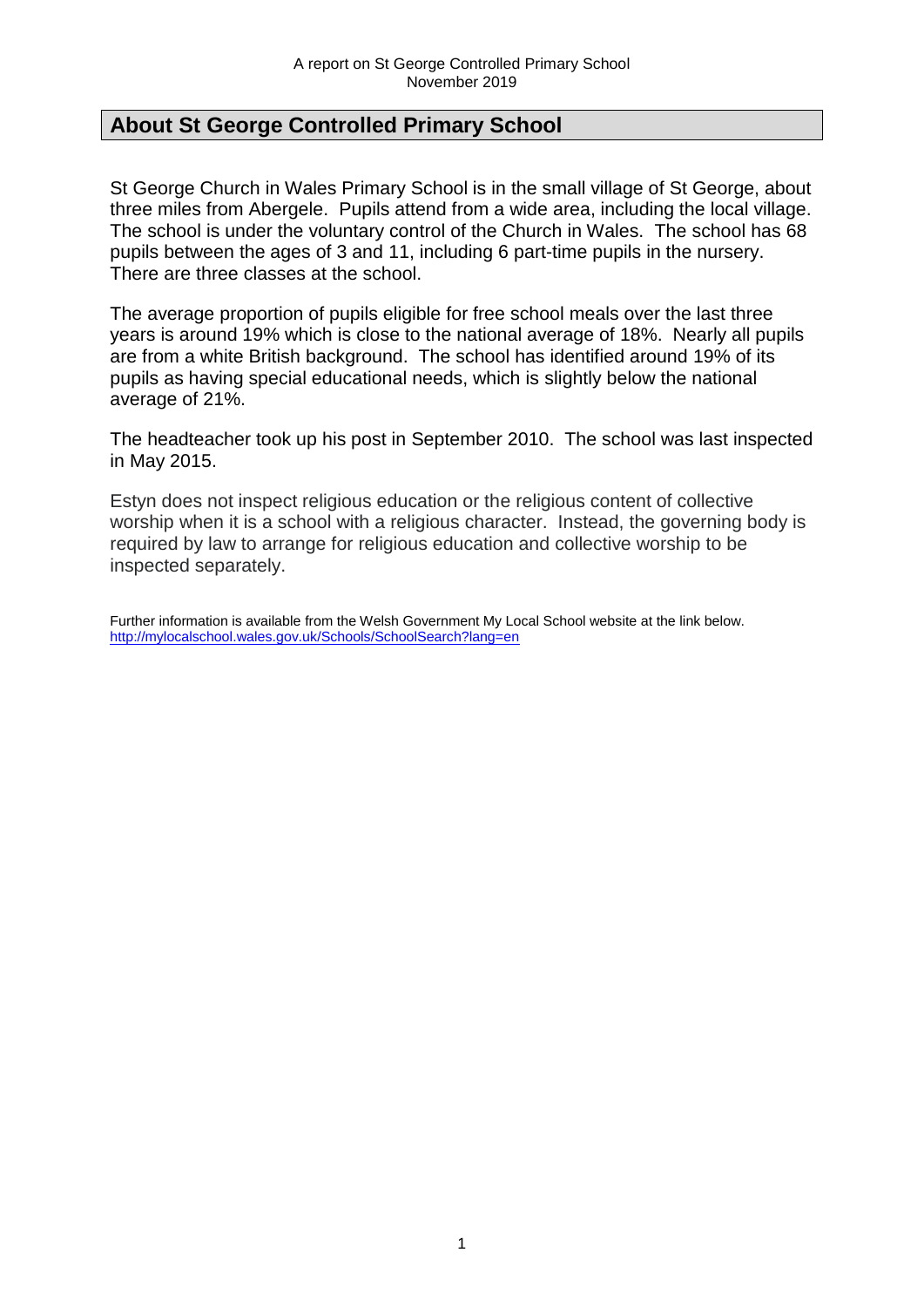#### **Summary**

The headteacher is effective in establishing and promoting a vision for the school that is based on ensuring high standards of wellbeing and improving pupil outcomes. All staff work successfully to establish an effective and inclusive learning environment.

Nearly all pupils are friendly and courteous towards each other and adults. They are enthusiastic learners who work well in groups and pairs, and show a high level of maturity and respect for the views of others.

Across the school, staff establish very good working relationships with pupils. They provide an extensive range of rich learning experiences that meets the needs of pupils of all ages and abilities successfully.

The good quality of staff's care, support and guidance has a very positive effect on pupils' standards and wellbeing. As a result, nearly all pupils, including those with special educational needs, make good progress and achieve well.

| <b>Inspection area</b>                   | Judgement |
|------------------------------------------|-----------|
| <b>Standards</b>                         | Good      |
| Wellbeing and attitudes to learning      | Good      |
| <b>Teaching and learning experiences</b> | Good      |
| Care, support and guidance               | Good      |
| <b>Leadership and management</b>         | Good      |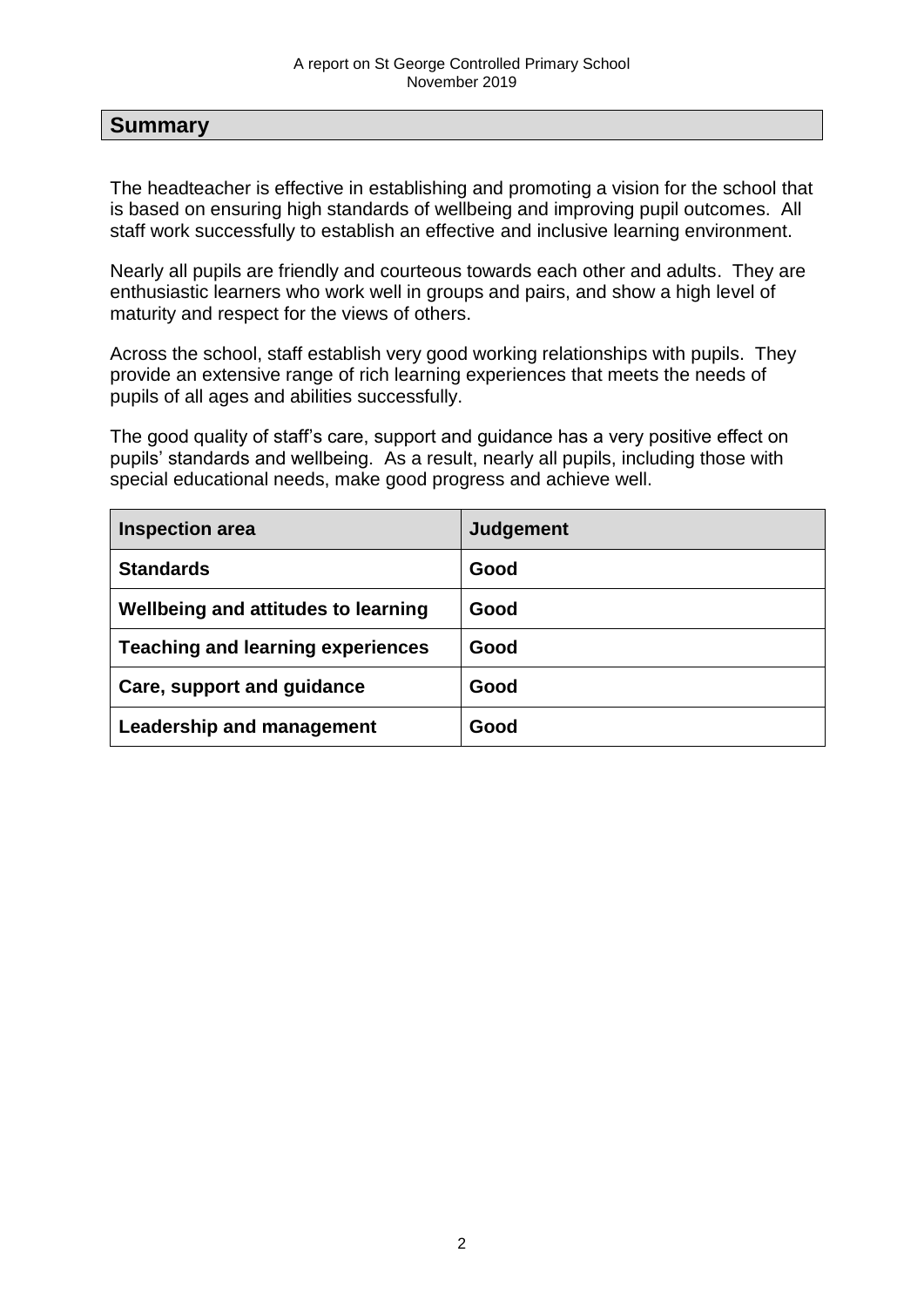# **Recommendations**

- R1 Improve standards in Welsh across the school
- R2 Provide more opportunities for pupils to develop their use of spreadsheets and modelling skills in information and communication technology (ICT)

#### **What happens next**

The school will draw up an action plan to address the recommendations from the inspection.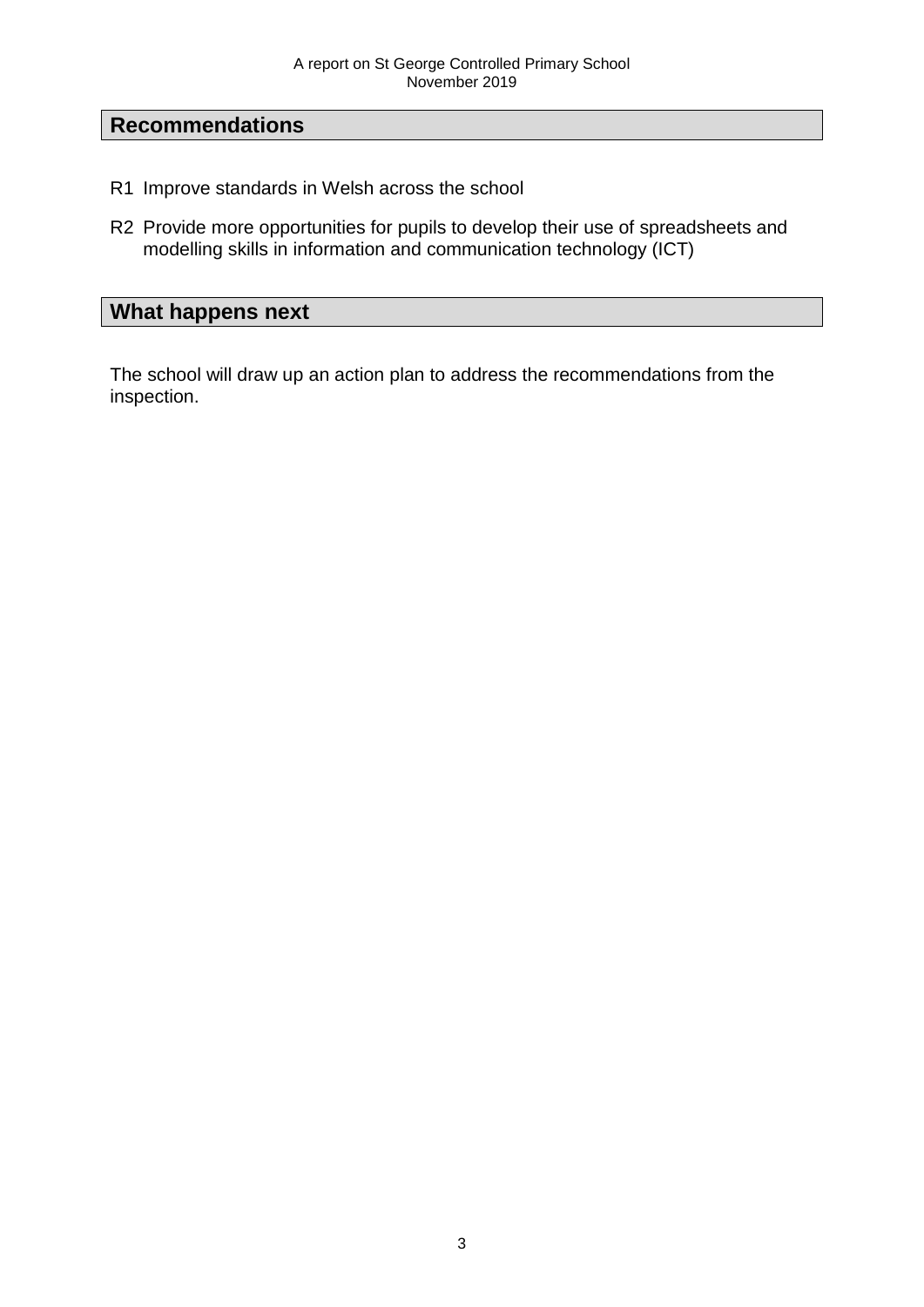## **Main findings**

#### **Standards: Good**

During their time at the school, nearly all pupils, including those with special educational needs, make good progress and achieve well. They recall previous learning well, and use and apply their literacy, numeracy and ICT skills successfully in a range of situations across the curriculum. Nearly all pupils develop as conscientious and confident learners.

In the foundation phase, most pupils listen well and communicate with their peers effectively. For example, they plan together sensibly in small groups to discuss how they will organise their activity outdoors. By Year 2, they talk confidently when explaining how to play a simple maths game or sharing a piece of work they enjoyed about plants. Most key stage 2 pupils listen to others attentively and respond well with relevant answers or questions. They use an increasing range of vocabulary when discussing and explaining in detail their work on solids, liquids and gases.

Most pupils in the foundation phase make good progress in learning to read. By Year 2, they choose reading materials independently and give valid reasons for their choices. They show interest, pride and enjoyment in reading aloud, and they do so with increasing confidence. In key stage 2, most pupils read accurately and fluently. By Year 6, their higher order reading skills are developing successfully, skimming and scanning texts effectively to find information about famous people to support their work on writing biographies.

In the foundation phase, most pupils write well, using simple sentences with capital letters and full stops correctly. By the end of Year 2, they write at length, for example using persuasive vocabulary in a letter to the head teacher about the advantages of school trips. In key stage 2, most pupils choose interesting vocabulary and spell, punctuate and paragraph correctly and write for different purposes and audiences. By Year 6, they produce writing that engages the interest of the reader successfully, for example when creating a book about a 'Secret Dragon'. Most pupils' handwriting and presentation of work is neat.

As pupils move through the school, many make gradual progress in developing their Welsh oral skills. Most respond to instructions and have a reasonable understanding of Welsh used by teachers in Welsh lessons. However, most pupils do not make enough progress in developing their Welsh in lessons or in less formal situations. In the foundation phase and in key stage 2, a majority of pupils' reading and writing skills in Welsh are at an early stage of development.

Most pupils' numeracy skills across the school are developing well. By the end of Year 2, nearly all pupils show a secure grasp of number facts up to 100. They handle different measurements and use mathematical vocabulary correctly. Most pupils tell the time accurately in analogue and digital format and use this information competently to solve number problems, for example, when working out how long it would take their superheroes to travel to a particular destination. Nearly all pupils know the properties of regular 2D and 3D shapes. In key stage 2, nearly all pupils have a good understanding of mathematical strategies. They solve addition and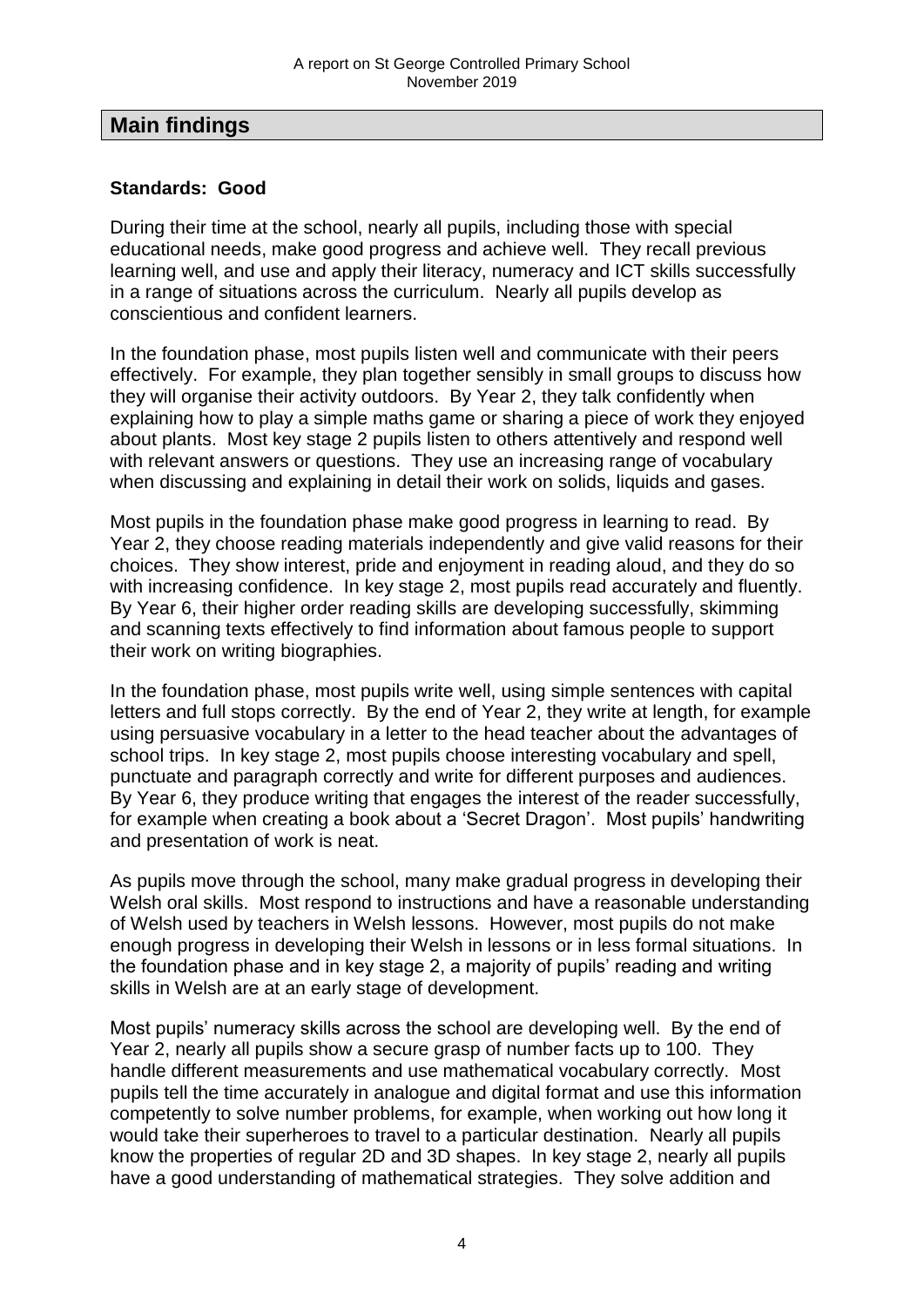subtraction problems confidently using a range of strategies. Most pupils in upper key stage 2 measure and calculate the area and perimeter of shapes correctly. They represent data accurately in a graph, for example, when comparing the temperature of Cardiff and Egypt as part of their topic work and come to sensible conclusions about their findings.

Most pupils' ICT skills are developing appropriately across the school. In the foundation phase, most pupils use software purposefully to create pictures. They collect information and produce an appropriate graph accurately. They upload their pictures to a tablet computer confidently and combine them with recordings to create animated pictures, for example, when making models using recycled materials. By the end of key stage 2, most pupils produce a poster with varying text and colours creatively, for example, to persuade people not to use plastic and to 'save our super sea'. Nearly all pupils research information and produce interesting multi-media presentations, for example, when presenting work about being an evacuee in World War 2. However, pupils' use of spreadsheets and their modelling skills in ICT are underdeveloped.

### **Wellbeing and attitudes to learning: Good**

Nearly all pupils are friendly and courteous towards each other and adults. Most cooperate with each other successfully and nearly all are well behaved during lessons and playtime. They respond positively to school rules and understand the consequences of unacceptable behaviour. They are enthusiastic learners who work effectively in groups and pairs, and show a high level of maturity and respect for the views of others. Pupils' effective use of techniques such as talking partners, enables them to support each other's learning effectively and helps them to become confident learners.

Nearly all pupils enjoy their work, and persevere with their tasks for extended periods. From a very early age, most pupils show maturity and understanding when choosing the level of challenge for their work. Most have a good understanding of how well they are doing and what they need to do to improve their work.

Nearly all pupils feel safe at school and appreciate the high quality support that they receive from adults. They have the confidence to approach each other and any member of staff if they have any concerns. Older pupils show exceptional care for the younger pupils during break time. This is typical of the constructive and supportive relationship that exists across the school community. Nearly all pupils have a very sound understanding of the importance of eating healthily and keeping fit.

Nearly all pupils take full advantage of the valuable opportunities that the school provides for them to express their views and contribute to important aspects of its work. At the beginning of every theme, most pupils in all classes suggest suitable aspects of the topic they would like to learn about. By the end of key stage 2, many are confident and skilful in determining their own line of enquiry and, as a result, take a growing responsibility for their learning.

Members of the different committees show obvious pride in their contribution to several aspects of school life. The school council has successfully raised funds to buy a number of friendship benches to support their motto, 'A friend is the nicest thing to have and one of the nicest things to be'. They support humanitarian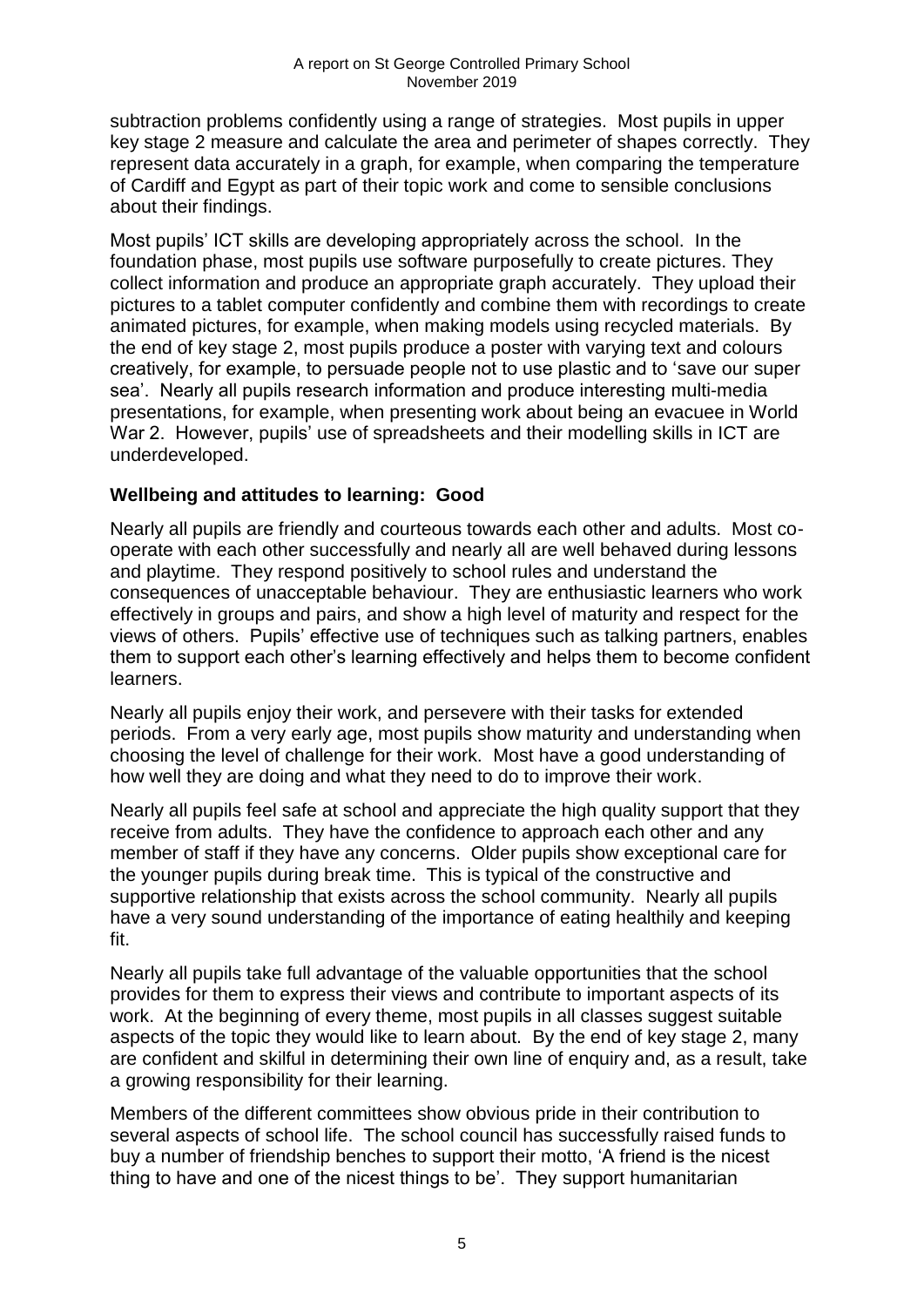activities regularly to raise money for a number of charities. This has a positive effect on their awareness of the needs of others in their community and the wider world. The eco council work conscientiously to recycle waste. They are proud of their compost bins and explain well how they use them to improve the soil in the school garden. They talk enthusiastically about the meadow they are creating and the importance of the trees they have planted in the environment. They have arranged for the dairy provider to deliver the school's milk in re-cyclable containers, some of which they use in their craft work.

Pupils are aware of the need to attend school regularly and punctually.

#### **Teaching and learning experiences: Good**

Across the school, staff establish very good working relationships with pupils, which foster a supportive and stimulating learning environment and ensures that pupils achieve well. Teachers and support staff have high expectations of all pupils and their teaching and questions to pupils are challenging and purposeful. This helps to ensure that nearly all pupils apply themselves well to their tasks, concentrate for extended periods and show clear motivation to succeed. Teachers and assistants work effectively as a team and provide regular opportunities for pupils to develop their listening, speaking and thinking skills.

Assessment for learning strategies are firmly established throughout the school. Pupils receive constructive feedback from teachers, which helps them to understand what they need to do to improve their work. Teachers provide beneficial opportunities for pupils to reflect on their own learning. This contributes effectively to pupils' ability to determine the level of challenge that best suits their needs. This is one of the school's strengths and contributes well towards pupils' progress and achievement.

The school provides an extensive range of rich learning experiences that meets the needs of pupils of all ages and abilities successfully. Through effective co-operation and setting clear guidance for pupils, teachers ensure that there are opportunities for all pupils to experience a range of stimulating activities. Cross-curricular themes contribute effectively to the development of pupils' knowledge and understanding. Opportunities for pupils to contribute their ideas, such as for the current theme on recycling and tackling the problem of plastic waste, sparks great interest among pupils and engages their enthusiasm and commitment well.

The principles of the foundation phase have been established firmly. Regular access to the outdoor area ensures that all pupils benefit from stimulating activities indoors and outdoors. Effective focused tasks and continuous learning activities include beneficial opportunities for pupils to investigate and role-play, for example using magnetic and 3D shapes to build houses. Key stage 2 teachers build well on this foundation by encouraging pupils to apply their skills in challenging tasks. The school provides a suitable range of learning experiences to develop pupils' literacy, numeracy and ICT skills successfully across the curriculum, and this ensures continuity and progression in their learning. However, pupils do not have enough opportunities to use spreadsheets and develop their modelling skills in ICT.

The school promotes pupils' understanding of Welsh culture and traditions effectively, for example through local studies, visits to the Urdd residential camp and learning about famous characters, such as Saint Dwynwen and Saint David. This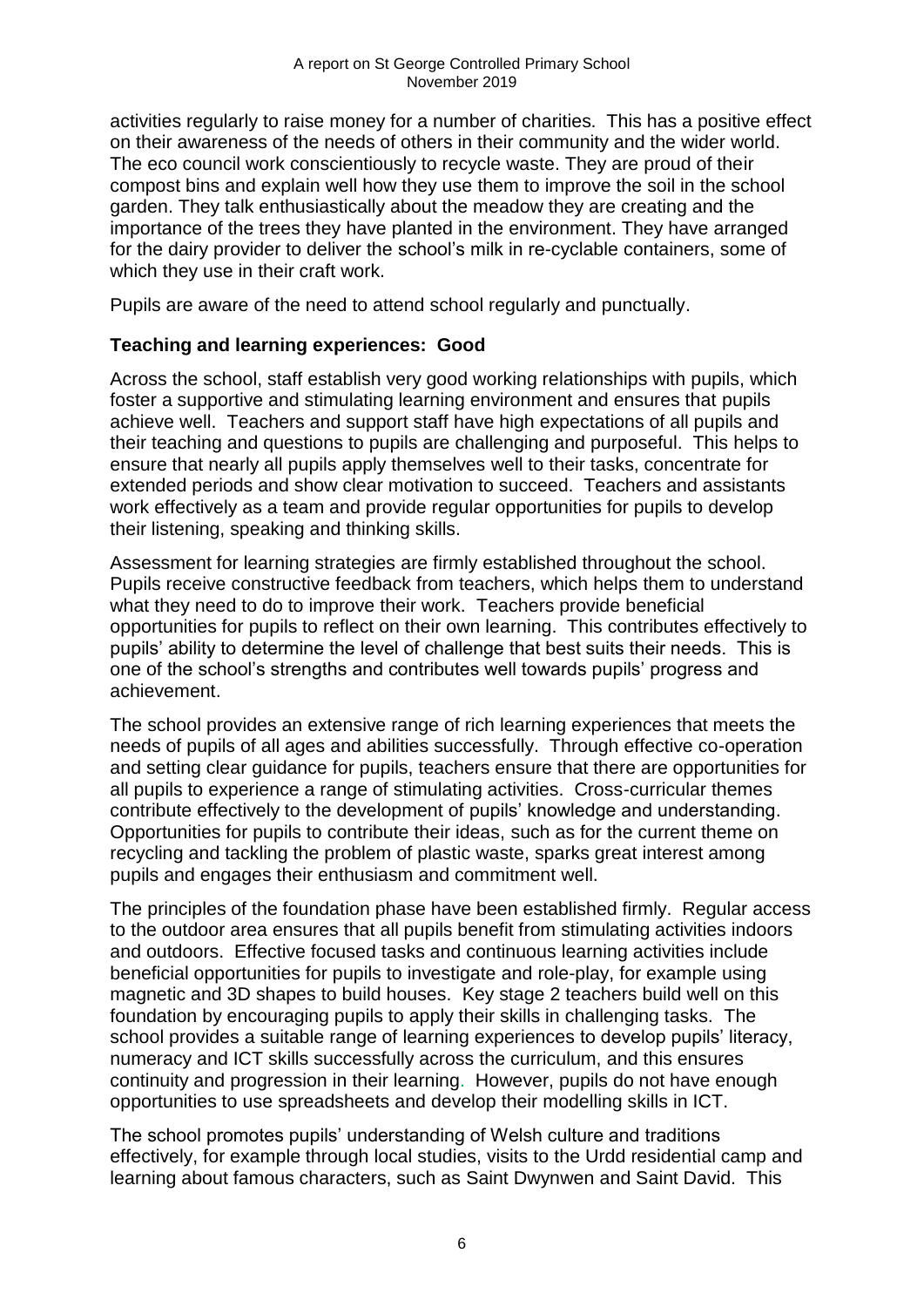raises pupils' awareness and interest in Welsh traditions, culture and history successfully. However, planning for Welsh is not progressive enough and pupils do not have enough opportunities to develop their Welsh language skills regularly and consistently throughout the school.

#### **Care, support and guidance: Good**

The good quality of care, support and guidance has a very positive effect on pupils' standards and wellbeing. As a result, pupils' moral, social and cultural skills are developing very successfully. The strong focus of all staff on promoting high expectations and values encourages pupils to take responsibility for their actions maturely. Teachers' 'praise in a moment' strategy celebrates pupils' achievements and effort well. This has a positive influence on pupil confidence and encourages them to engage well in learning.

There are valuable opportunities for pupils to express their opinions in their work and through various committees. The school gives their views serious consideration, and this nurtures their confidence and their sense of pride and responsibility for others. Staff encourage pupils to become responsible citizens through activities that promote consideration for others, including supporting a wide range of charitable events and caring for the environment.

Staff know the pupils and their families well and have positive links with them. Staff share information about the school's activities with parents regularly, and guidance on homework enables them to support their children successfully, for example, in improving spelling.

The school has appropriate arrangements for promoting healthy eating and drinking and offers a comprehensive selection of after-school activities. As a result, most pupils understand the importance of eating and drinking healthily and many respond with enthusiasm to the range of opportunities they are given. Educational visits and talks from the police liaison officer provide purposeful experiences for pupils to develop their understanding of keeping safe.

There are effective procedures for tracking pupils' progress and staff update them regularly. Teachers make good use of assessment information to identify pupils' needs at an early stage. All pupils with special educational needs have a relevant individual education plan that identifies strengths and areas for improvement. Teachers consider these targets carefully when planning their lessons and any other relevant intervention programme such as daily diaries or directed phonics work. Staff monitor the progress of pupils who receive additional support carefully and adapt provision for them appropriately. As a result, nearly all pupils make good progress against their targets.

The school's arrangements for safeguarding pupils meet requirements and give nocause for concern.

#### **Leadership and management: Good**

The headteacher is effective in establishing and promoting a vision for the school that is based on ensuring high standards of wellbeing and improving pupil outcomes. All staff work successfully to establish an effective and inclusive learning environment. This has a positive impact on pupils' progress, their attitudes to learning and behaviour.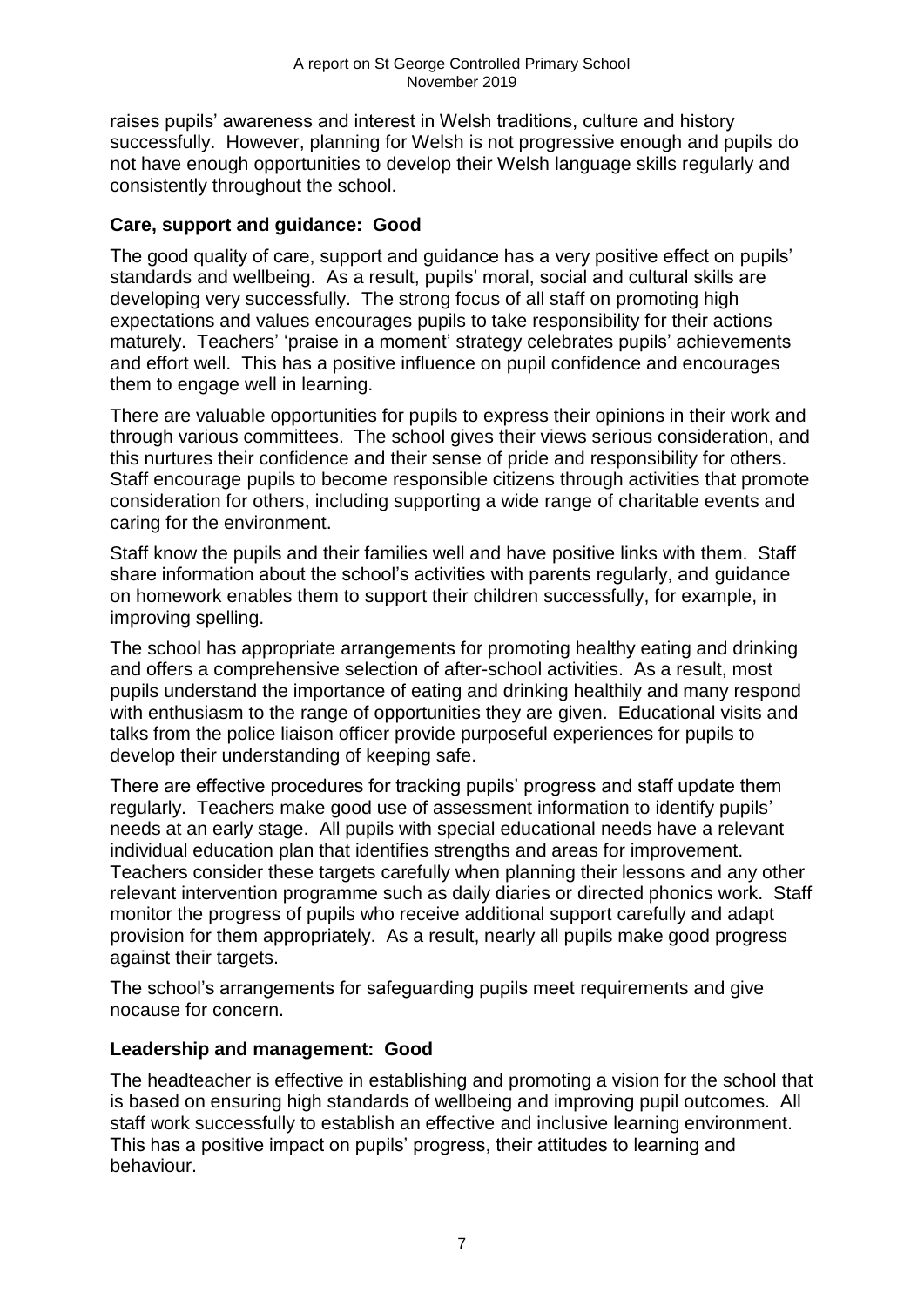All staff have a clear understanding of their roles and responsibilities and participate confidently in decision-making in order to take the school forward. Regular meetings focus clearly on priorities for improvement. There are effective performance management arrangements in place, which include relevant targets for staff that are linked to the school's priorities. This has a positive effect on the wide-ranging and valuable opportunities that are provided for pupils. A good example is the work on developing techniques, such as talking partners, and pupils setting their own levels of challenge, which enables them to support each other's learning effectively and become successful independent learners.

The school is developing well as a professional learning community. It shares good practice effectively and works well with other local schools. This provides teachers with worthwhile opportunities to share their experiences with other professionals and so supports the school's capacity for continuous improvement. This has resulted, for example, in improved standards in pupils' independent writing skills.

All members of staff have a sound understanding of the school's strengths and areas for improvement. They use information from effective evaluation processes, such as scrutiny of books, lesson observations and data analysis, to identify priorities for improvement to be included in the school development plan. This ensures that it is a useful and effective tool to move the school forward. Staff monitor progress carefully and this ensures that the school continues to give good attention to improving pupils' standards and wellbeing. Learning assistants are used effectively across the school to support individual pupils and implement relevant intervention programmes. This support contributes successfully towards improving pupils' literacy and numeracy skills.

Leaders keep the governors well informed about the standards that pupils achieve and, as a result, have a sound understanding of the school's performance. They work purposefully alongside members of staff in learning walks and scrutinise books. This enables them to challenge the school effectively and hold leaders to account for its performance.

Expenditure links well with the school's objectives, targets and improvement plans. The headteacher and governors monitor and manage expenditure carefully, and ensure that financial resources are used fully to support priorities for improvement. Effective use of the pupil development grant to support the few pupils who are eligible for free school meals has led to improvement in their standards, particularly in improving their reading and writing skills.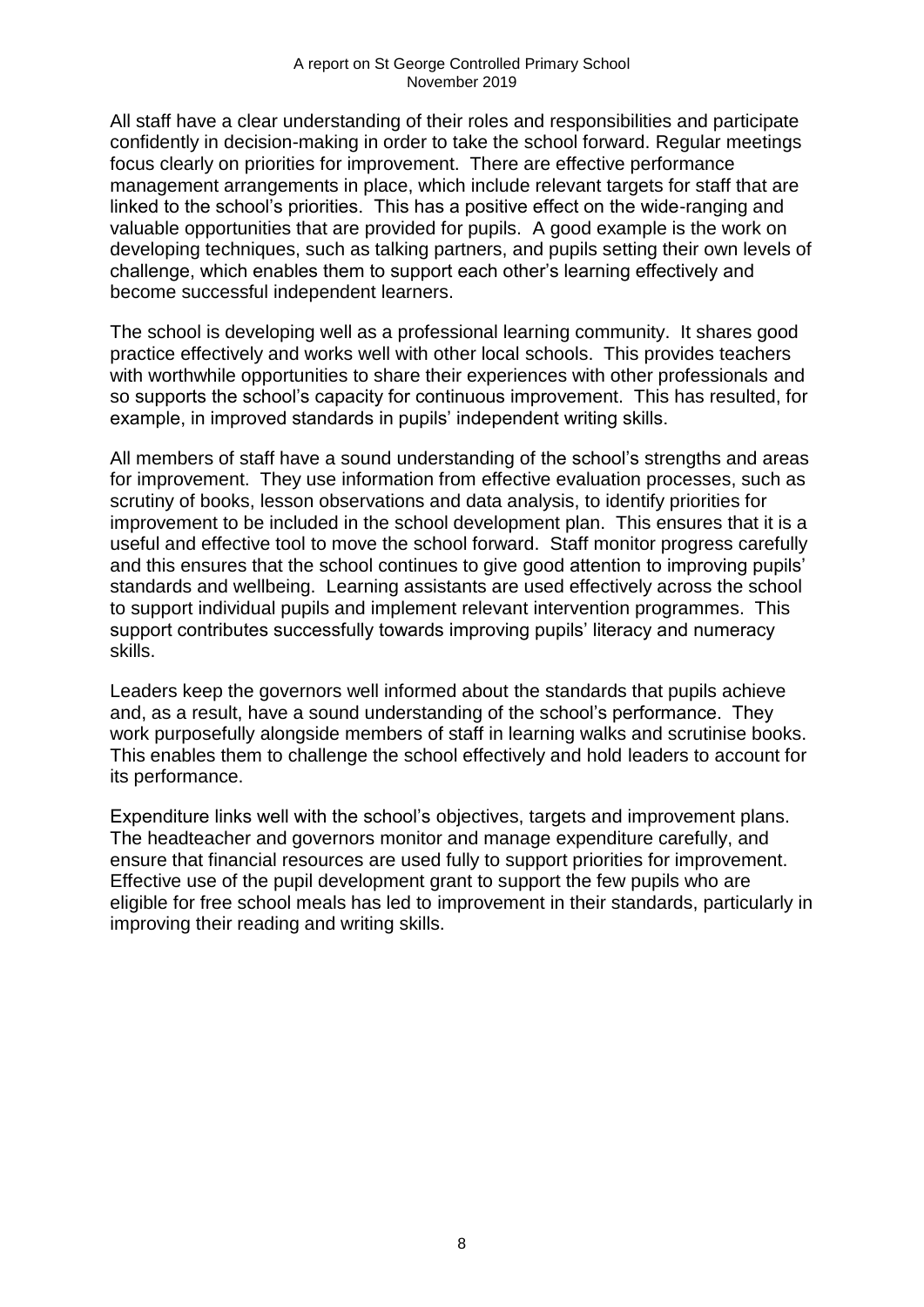# **Evidence base of the report**

Before an inspection, inspectors:

• analyse the outcomes from the parent and pupil questionnaires and consider the views of teachers and the governing body through their questionnaire responses

During an inspection, inspectors normally:

- hold a meeting with parents to hear their views on the school and its effectiveness
- meet the headteacher, governors, senior and middle leaders (where appropriate) and individual teachers to evaluate the impact of the school's work
- meet pupils to discuss their work, to listen to them read and to gain their views about various aspects of their school
- meet groups of pupils in leadership roles, such as representatives from the school council and eco-committee
- visit a broad sample of classes, including learning support groups and undertake a variety of learning walks to observe pupils learning and to see staff teaching in a range of settings, including classrooms, support groups and in outdoor areas
- where appropriate, visit the specialist resource base within the school to see pupils' learning
- observe and speak to pupils at lunch and break times and at a sample of afterschool clubs, where appropriate
- attend assemblies and daily acts of collective worship
- look closely at the school's self-evaluation processes
- consider the school's improvement plan and look at evidence to show how well the school has taken forward planned improvements
- scrutinise a range of school documents, including information on pupil assessment and progress, records of meetings of staff and the governing body, information on pupils' wellbeing, including the safeguarding of pupils, and records of staff training and professional development

After the on-site inspection and before the publication of the report, Estyn:

 review the findings of the inspection alongside the supporting evidence from the inspection team in order to validate, moderate and ensure the quality of the inspection